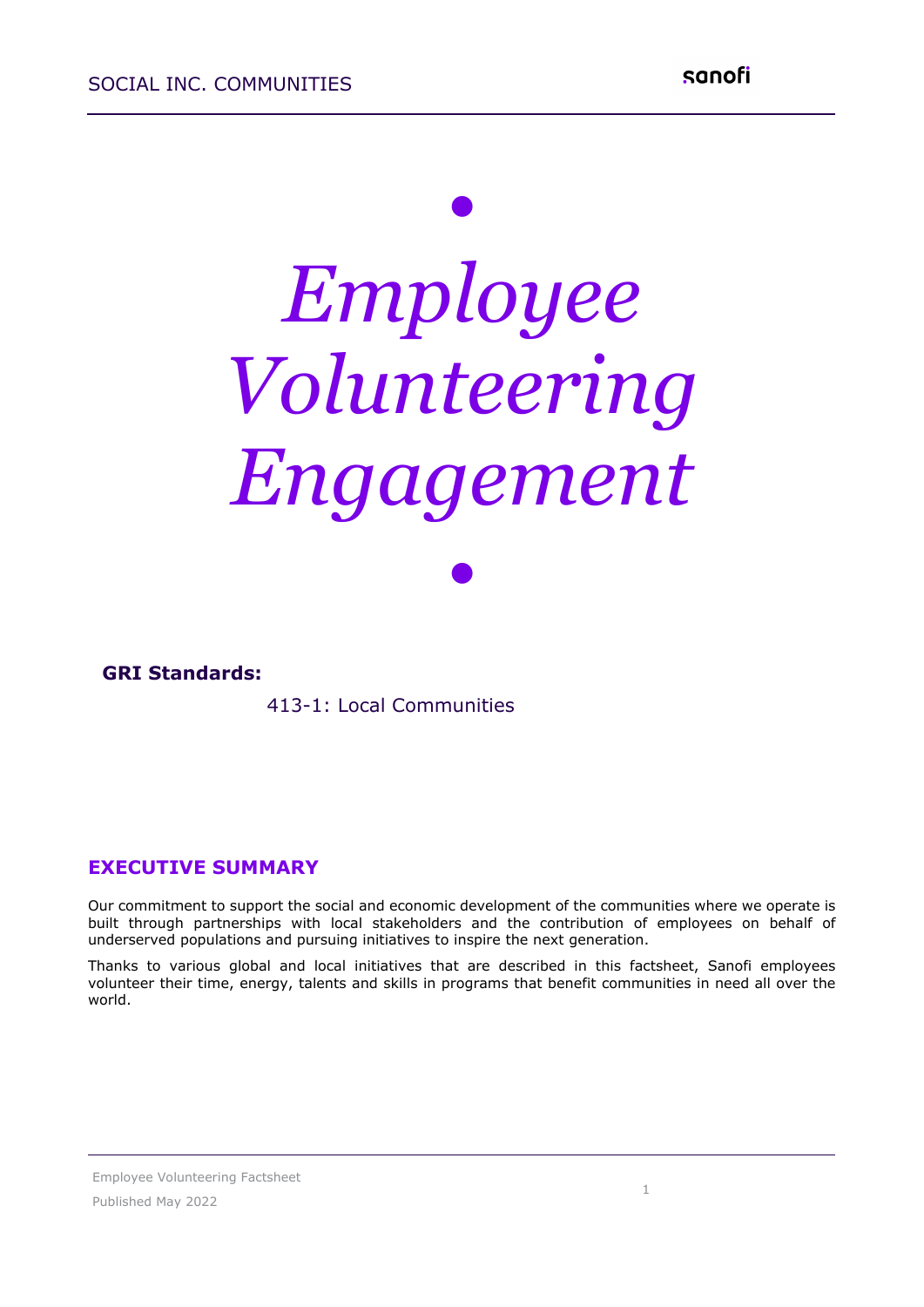# **TABLE OF CONTENTS**

| 2.1.3                                                     |
|-----------------------------------------------------------|
| 2.2. ENFANTS DE SANOFI / CARING FOR EMPLOYEES' CHILDREN 4 |
|                                                           |
|                                                           |
|                                                           |
|                                                           |
|                                                           |
|                                                           |
|                                                           |
|                                                           |
|                                                           |
| 4.7. CZECH REPUBLIC & SLOVAKIA: "MORE THAN WORDS CAN SAY" |
|                                                           |
|                                                           |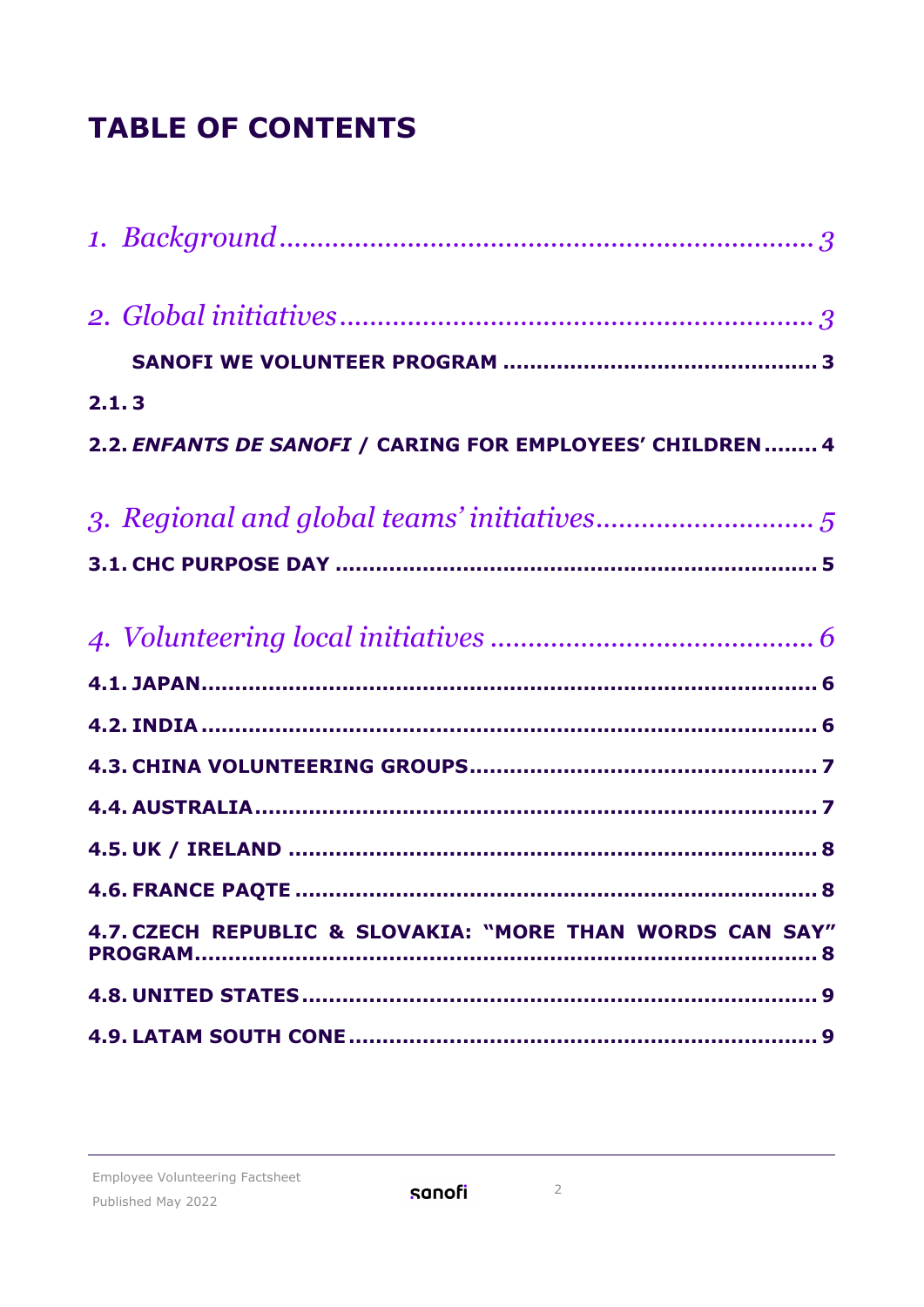# <span id="page-2-0"></span>*1. Background*

Sanofi encourages employees' commitment and call on their generosity in case of humanitarian crises and to support access to healthcare for disadvantaged populations. Moreover, through different global and local initiatives, employees can apply their personal expertise and take on a one-off or even a long-term commitment by volunteering for solidarity projects.

In many countries, Sanofi employees contribute to the strength of our global commitment as a responsible company. Thanks to global and local initiatives our employees make a difference supporting access to health and improving quality of life for disadvantaged populations.

Sanofi Global Volunteering 2021







36 Countries

253 Partners

4975 Volunteers

<span id="page-2-3"></span>26 906 Hours

## <span id="page-2-1"></span>*2. Global initiatives*

## <span id="page-2-2"></span>**2.1. SANOFI WE VOLUNTEER PROGRAM**

Sanofi has set up a Corporate Social Responsibility strategy fully integrated into the Play to Win business strategy and spread into four pillars (Affordable Access – Vulnerable Communities – Healthy Planet – Beyond the Workplace). This strategy defines Sanofi's commitments to society.

As part of the contribution to the social and economic engagement in the communities we operate in and to encourage employees to engage in volunteering activities, Sanofi launched in October 2021 a new global volunteering program: **"We Volunteer"**.

The program defines Volunteering in Sanofi as spending time for the communities we care about. Employees in all countries will have minimum 1 day paid-off per year, called VTO (up to 2 days according to country decision) to support volunteering activities organized by the company.

Employees can use their VTO for any Sanofi-approved volunteering activities aligned with CSR commitments to society:

- affordable access
- vulnerable communities
- Healthy Planet; and
- beyond the workplace.

Employee Volunteering Factsheet Published May 2022

sanofi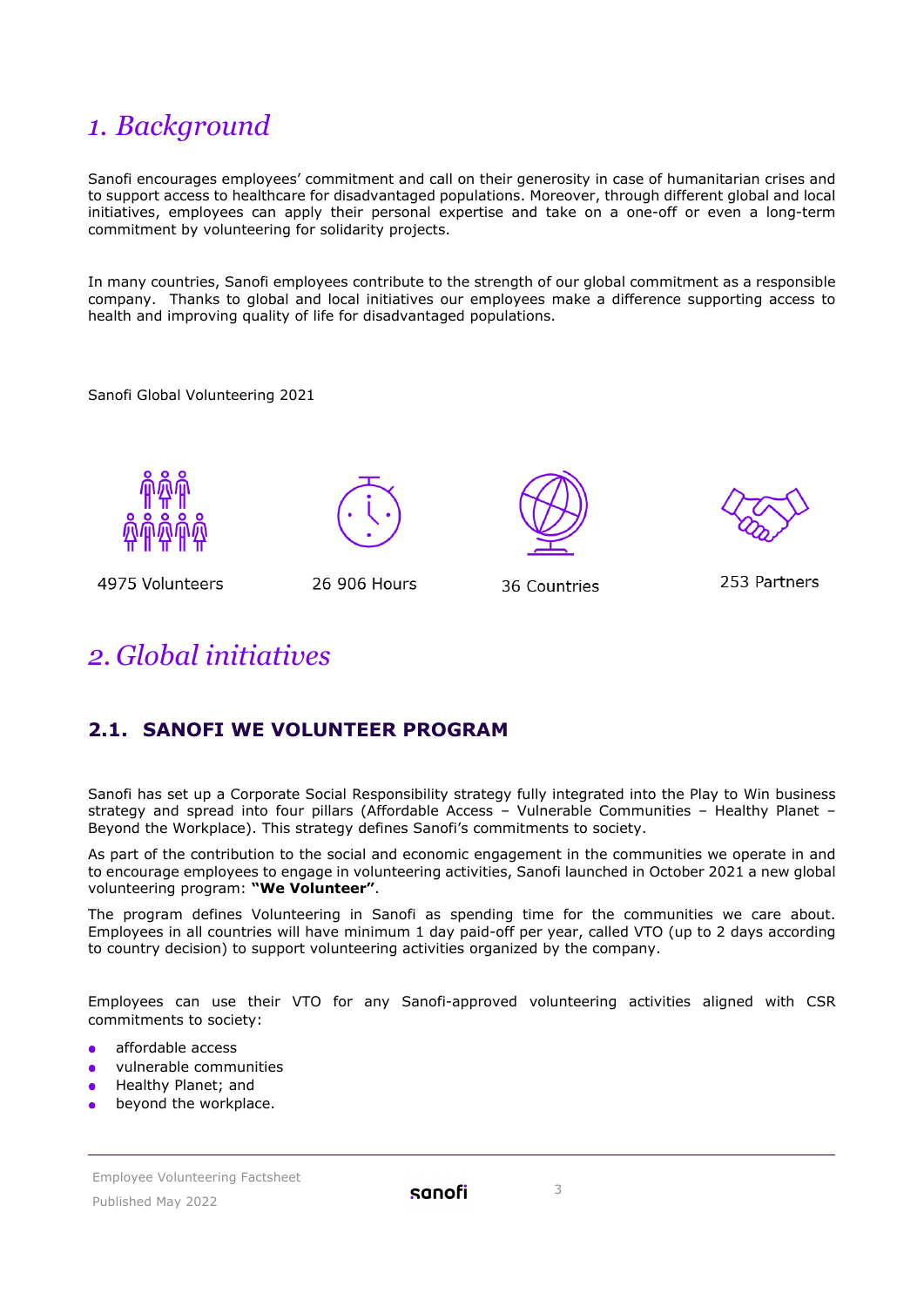Employees can join year-round volunteering opportunities organized by Sanofi's affiliates and/or engage during Sanofi's Global Month of Service, a month dedicated to promoting and celebrating volunteerism across the Company. The first Global Month of Service will happen in October 2022.

Local teams will support the program establishing partnerships with local non-governmental organizations (NGOs), public and community organisms.

To make it easy for the employees to choose and engage on volunteer activities, a global volunteering platform is being deployed across the Company.

#### <span id="page-3-0"></span>**2.2.** *ENFANTS DE SANOFI* **/ CARING FOR EMPLOYEES' CHILDREN**

*Enfants de Sanofi* is a non-for-profit organization under the French law funded by both Sanofi and employees. Its purpose is to help employees' children who are experiencing difficulties such as medical problems, social troubles, or educational difficulties.

This program provides individual support to families worldwide. It also carries out collective actions within Sanofi subsidiaries, which are tailored to meet local needs through health programs and education & awareness campaigns.

A strong network of 100 Sanofi's ambassadors is involved in the program, in addition to their professional responsibilities.

#### **Since its creation in 1993**



#### **Volunteers for PLAN BEE® Project**



Plan Bee**®** project consists in setting up beehives on Sanofi's sites according to a governance and process embarking volunteers and sponsors across the world.

Plan Bee**®** is an incubator platform deployed across **24** sites with the participation and **strong commitment of 275 volunteers**.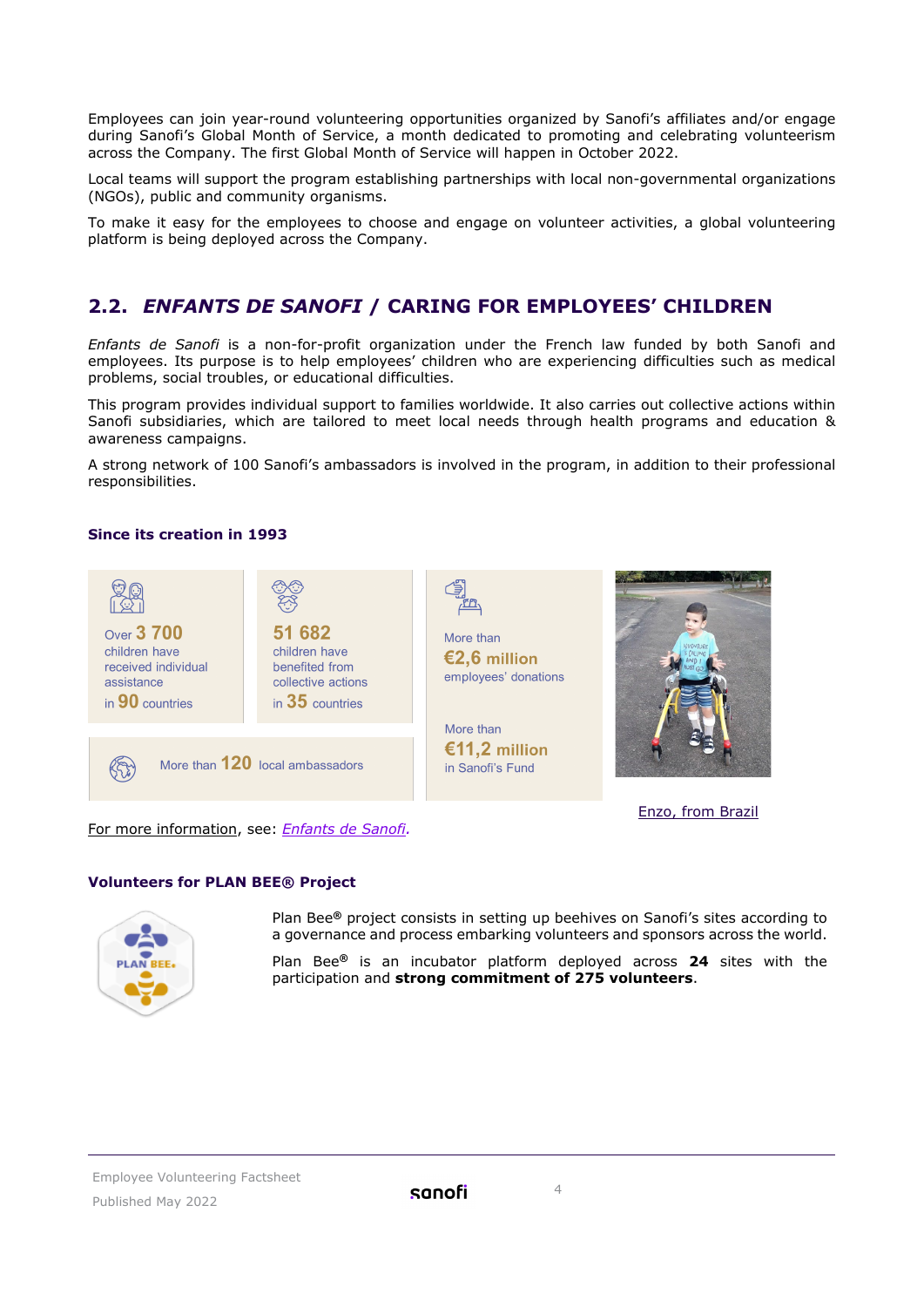Year 2021, honey harvest was of **403** kg. The honey was sold to the employees on behalf of internal charity "*Enfants de Sanofi*" contributing to reinforce the circular economy and preservation of biodiversity.





Sanofi beekeepers in Val-de-Reuil, France

# <span id="page-4-0"></span>*3. Regional and global teams' initiatives*

## <span id="page-4-1"></span>**3.1. CHC PURPOSE DAY**

On September 2021, Consumer Health Care teams organized their CHC Global Purpose Day, sharing their journey with local communities.

Over 4,000 volunteers across all regions participated in missions supporting local communities. A wide range of activities like, cooking with sick children in hospitals, introducing safe water systems, mapping accessibility in public spaces, collecting unsold food, preparation hygiene kits for distribution in schools and protecting the environment.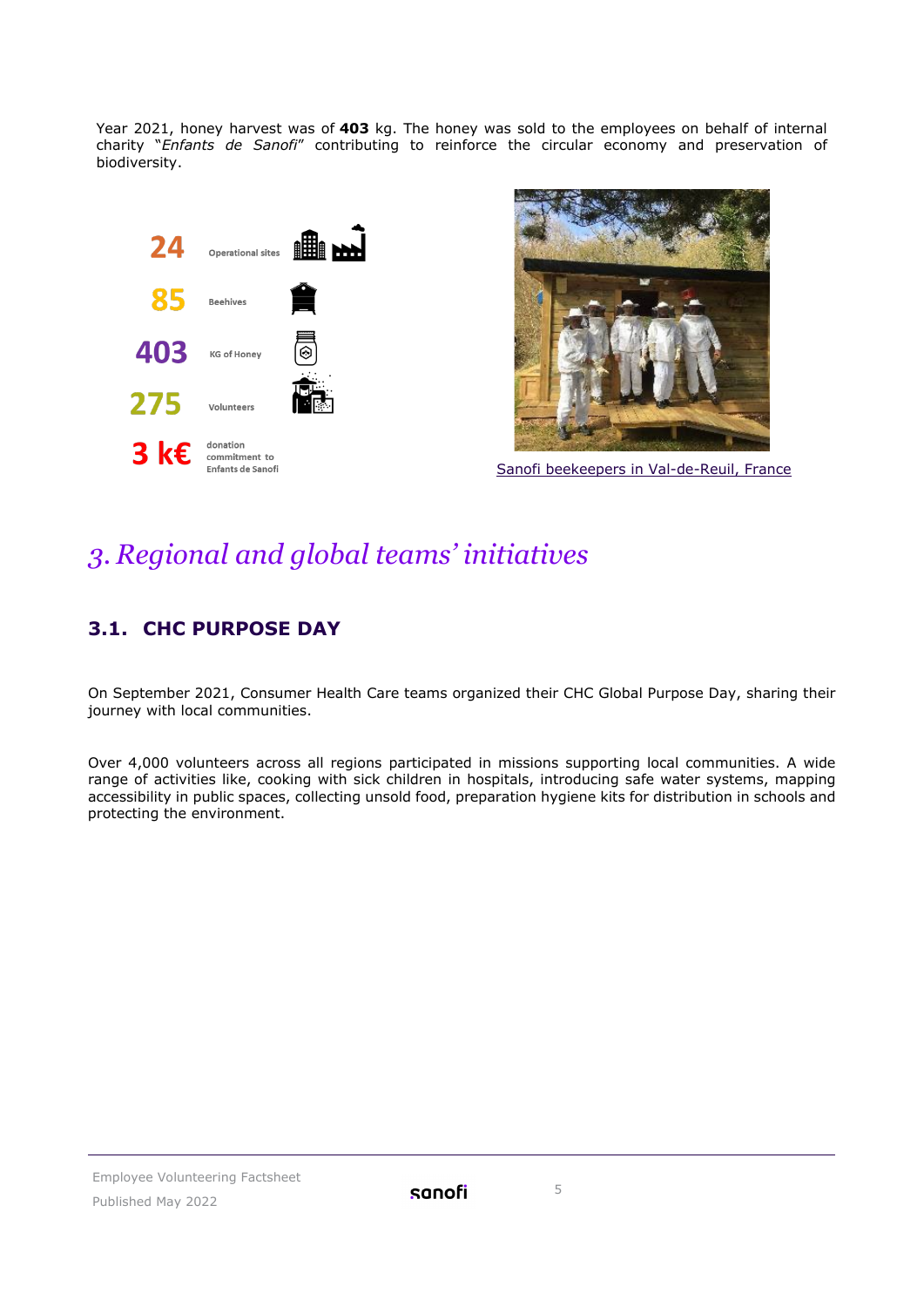

French volunteers cooking with sick children with NGO partner Association Louise Rosier

# <span id="page-5-0"></span>*4.Volunteering local initiatives*

## <span id="page-5-1"></span>**4.1. JAPAN**

#### **WONDER ART PRODUCTION CHRISTMAS CARD PROJECT**

Remote Volunteering due to COVID-19 restrictions was the opportunity for volunteers to prepare handmade Christmas card for sick children spending Christmas at the hospital. The Sanofi Japan Volunteer group has been participating in this initiative since 2020.

**63 Sanofi volunteers** offered handmade cards to **186 hospitalized children in partnership with NGO Wonder Art Production**.

#### <span id="page-5-2"></span>**4.2. INDIA**

During the Virtual Volunteering Week held on June 2021, 22 virtual activities were organized under four main categories: Health, Education, Environment and Capacity Building.

A large choice of activities on Health & community education: healthy lifestyle, good eating habits and exercising regularly.

Inspiring children to make healthy choices – with the KiDS (Kids & Diabetes in Schools) program.

Volunteers took one on one session with the students from grade five to ten (10 to 16 years old), explaining how to increase awareness of diabetes, improve the lives of children with diabetes and fight discrimination, and helping teachers to address the topic of diabetes and need for a healthy lifestyle.

1,140 volunteers spent 2,850 hours in the week reaching more than 30,000 beneficiaries.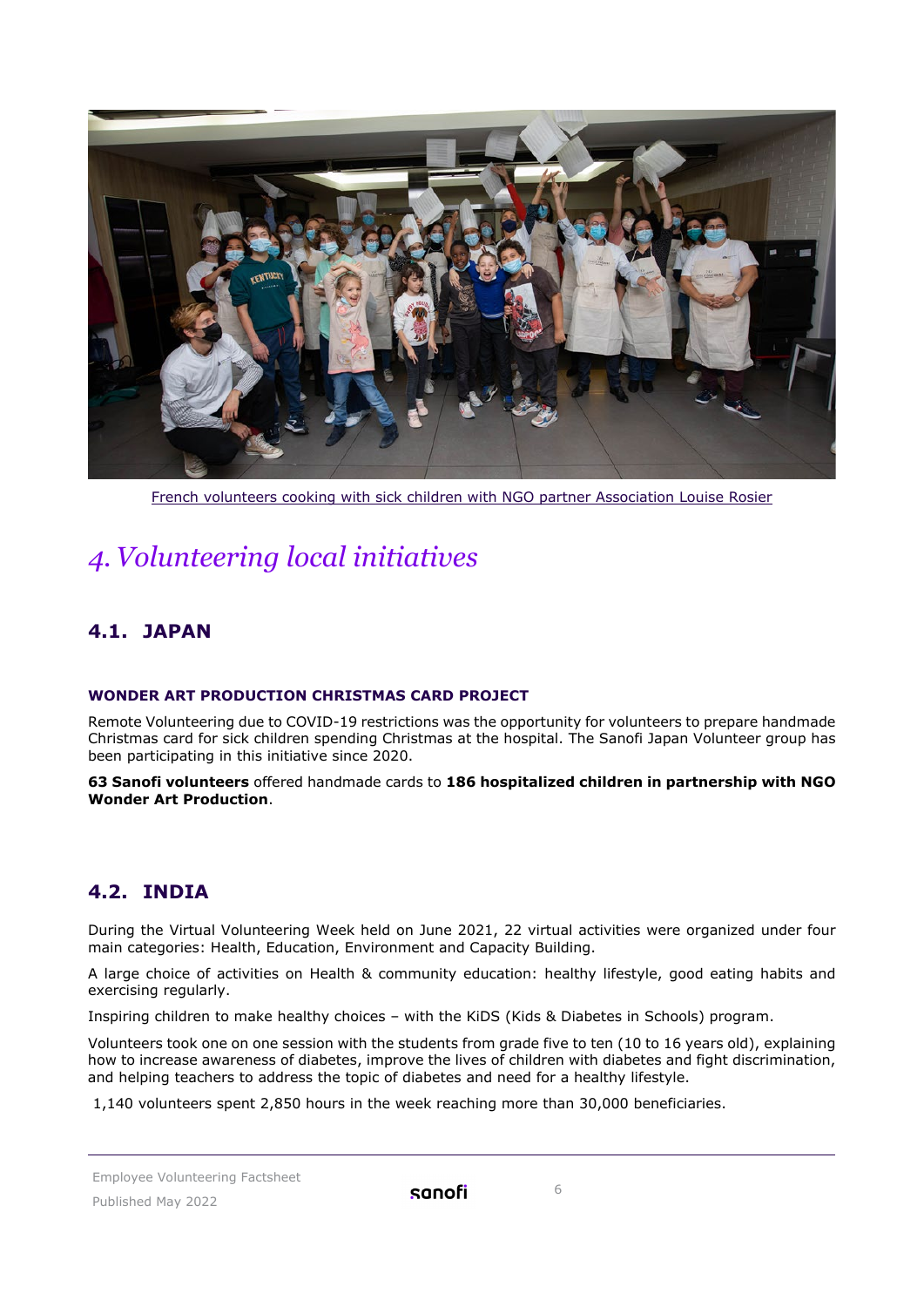## <span id="page-6-0"></span>**4.3. CHINA VOLUNTEERING GROUPS**

In 2021, 170 volunteers participated in 11 initiatives to support underserved communities, sharing their expertise and skills on various subjects, like healthy living habits, hygiene, drug safety, preparing handicrafts with children and adults with disabilities. These initiatives allow strengthen relationships with local NGOs and communities in need.

At Chengdu High-tech Zone with NGO Hope Community Center and under the goal of "Healthy China in 2030", volunteer activities were carried out with the theme of green environment and healthy community. Sanofi volunteers accompanied ten groups of parent-child families in the community, to help residents improve their low-carbon and healthy living habits.

In Guangzhou, Sanofi volunteers made medical fabric picture books to distribute to hospitalized children in cancer care units mitigating fears about taking medicine and injections. This initiative done in partnerships with Guangzhou Golden Ribbon's project aims to provide care for hospitalized cancer children.



Sanofi volunteers for Golden Ribbon project

## <span id="page-6-1"></span>**4.4. AUSTRALIA**

During 2021 in partnership with **The Smith Family**, 15 employees volunteered to support a multi-day immersion program for 20 students from disadvantaged communities. Over the period, students learn about their personal goals and the different types of roles that they can explore in an organization like Sanofi, providing insights to students who may otherwise not have any opportunity to understand corporate roles.

In partnership with CSIRO, Flinders University, Nutrition Australia and Hort Innovation, a Sanofi colleague, a qualified nutritionist, lent her time and skills to support a program offering educational support and outreach to local communities to encourage the increase of children's vegetable intake. Our colleague spent a week (40 hours) with the organization, reviewing literature, creating a social media content plan and providing her expertise on how to engage more HCP's.

Employee Volunteering Factsheet Published May 2022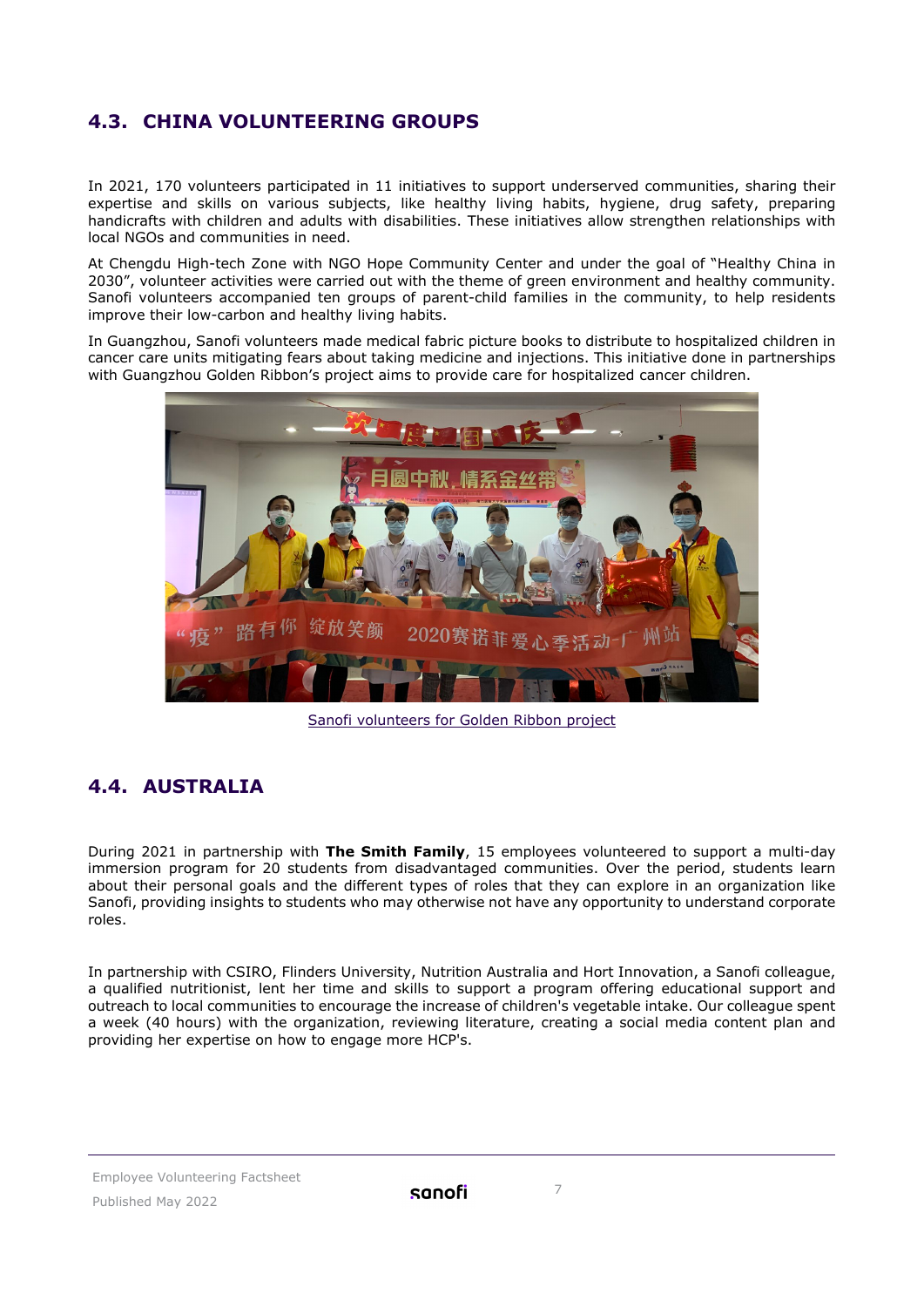#### <span id="page-7-0"></span>**4.5. UK / IRELAND**

**"Sanofi Keep active"** is an initiative where 19 Sanofi volunteers build the conversation around the importance of being active and then going through steps to gather data that how each of the individuals would like to be active and have their own personal goals and objectives defined in a SMART format.

In phase 2, Sanofi volunteers mentored 28 students from Highdown School (Caversham) during a sevenweek virtual program helping them reaching their targets.

## <span id="page-7-1"></span>**4.6. FRANCE PAQTE**



Since 2019, Sanofi signed engagement with PAQTE, French government initiative for urban's renewal policy to develop or consolidate partnerships in support of youth employability and inclusion. Since, French Sanofi sites are working closely with local NGOs and public education institutions to build sustainable relationships and create volunteer opportunities for our employees on behalf of teenagers from disadvantaged areas.

In 2021, all French Sanofi sites took an active role in this initiative, 313 Sanofi mentors supported young students (from middle school to young graduates, coming from priority districts to access education and employment in partnership with French NGOs Télémaque, *Nos Quartiers ont du Talent*, Sports dans la Ville, Capital Filles and other local NGOs closed to Sanofi sites.

<span id="page-7-2"></span>*For more information, see: <http://www.paqte.fr/>*

#### **4.7. CZECH REPUBLIC & SLOVAKIA: "MORE THAN WORDS CAN SAY" PROGRAM**



Since 2013, an online portal, "More Than Words Can Say," supports the volunteer activities of the employees at Sanofi Czech Republic and Slovakia.

Employees can engage in a wide range of activities at non-profit organizations—paint a fence at a children's home, prepare a fun program for children with disabilities at a daycare center or bake Christmas sweets for a charity bazaar.

In 2021, 42 employees shared their time on volunteering initiatives supporting local non-profit community organizations like Saint Mercy hospital, National Institute of autism and Home of visually impaired.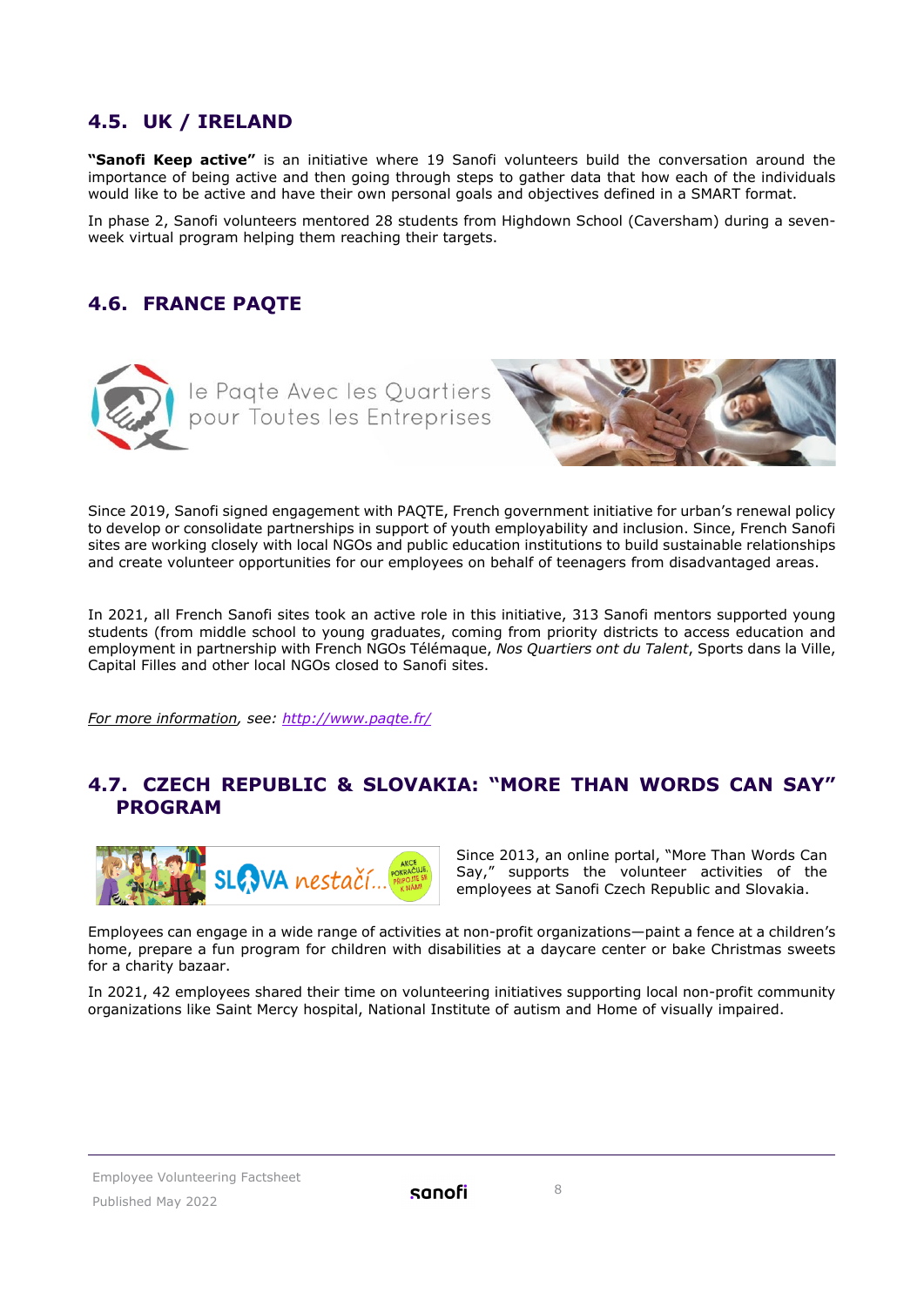#### <span id="page-8-0"></span>**4.8. UNITED STATES**

In 2021, around 793 volunteers were involved in initiatives to support local communities and in partnership with 20 local NGOs. Remote volunteering was the opportunity to support students on STEM through virtual sessions and remote classrooms.

Sanofi Corporate Mentor Program at RVCC (Raritan Valley Community College) engages ten students and ten Sanofi employees every year. The Program's vision is to empower students to realize their full potential, gain confidence, develop self-efficacy, build essential career competencies, social capital, and forge a path towards their personal and professional goals. Many of the students who go through this program are first generation college students and view this mentorship as a life-changing experience.

Sanofi helped partner NGO Junior Achievement volunteers participating in Mentors speakers' series.

The commercial team for the Neurology Business Unit participated in a social impact activity in their local communities across the US. The team engaged on the issue of food insecurity. The teams volunteered by serving meals in partnership with community organizations like Atlanta food bank, Community Servings, Ronald McDonald House, Happy Hope Factory, Breakthrough Urban Ministries of Chicago and San Francisco food bank.

## <span id="page-8-1"></span>**4.9. LATAM SOUTH CONE**

#### **The Safe Water Project**

Since 2019, Sanofi partnership with "*Proyecto Agua Segura*", a Social Company (Certified B Corporation) bringing safe water access and hygiene habits in South Cone countries (Argentina, Uruguay, Paraguay & Chile). A sustained partnership based on disease prevention combining education on hygiene and supporting underserved communities.

The project aims to provide and implement Hand Hygiene Stations and educating referents from vulnerable communities. As part of the project, the development of a set of educational materials to reinforce hygiene habits for disease prevention.